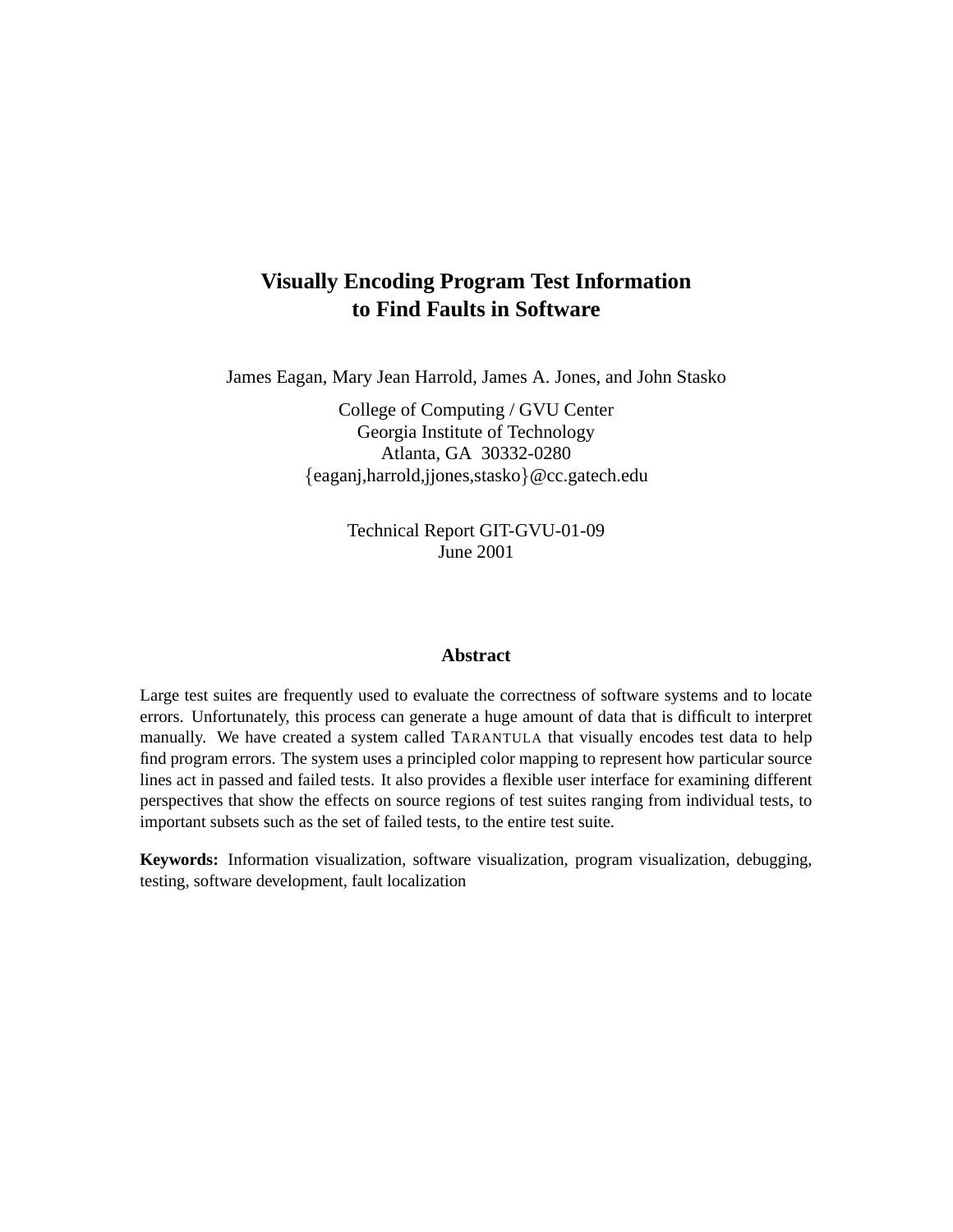## **1 Introduction**

Software errors significantly impact software productivity and quality. Attempts to reduce the number of delivered faults are estimated to consume 50% to 80% of the development and maintenance effort [CW89]. Debugging is one of the most time-consuming tasks required to reduce the number of delivered faults in a program. Thus, researchers have investigated techniques to assist with debugging (e.g., [BE96, Tel]). However, these techniques often do not scale to large programs or they require extensive manual intervention. This lack of effective techniques hinders the development and maintenance process.

Studies show that locating the errors<sup>1</sup> is the most difficult and time-consuming component of the debugging process (e.g., [Ves85]). Pan and Spafford observed that developers consistently perform four tasks when attempting to locate the errors in a program:

- 1. identify statements involved in failures;
- 2. select suspicious statements that might contain faults;
- 3. hypothesize about suspicious faults; and
- 4. restore program variables to a specific state [PDS97].

A source-code debugger can help with the first task: a developer runs the program, one line at a time, with a test case that caused it to fail, and during this execution, the developer can inspect the results produced by the execution of each statement in the program. Information about incorrect results at a statement can help a developer locate the source of the problem. Stepping through large programs one statement at a time, however, and inspecting the results of the execution can be very time consuming. Thus, developers often try to localize the problem area by working backwards from the location of the failure (e.g., computing a slice). By considering all statements that affect the location in which an incorrect value occurred, a developer may be able to locate the cause of the failure. A source-code debugger can also help a developer with the fourth task: a developer can set breakpoints, reset the program state, and execute the program with the modified state. This process may help a developer concentrate on smaller regions of code that may be the cause of the failure.

Although these techniques can help programmers locate faults, there are several aspects of the process that can be improved. First, even with source-code debuggers, the manual process of identifying the location of the faults can be very time consuming. A technique that can automate, or partially automate, the process can provide significant savings. Second, because these tools lead developers to focus their attention locally instead of providing a global view of the software, interacting faults are difficult to detect. An approach that provides the developer with a global view of the software, while still giving access to the local view, can provide a developer with more useful information. Third, the tools use results of only one execution of the program instead of using information provided by many executions of the program; such information is typically an artifact of the testing process. A tool that provides information about many executions of the program lets the developer understand more complex relationships in the system. However, with large programs and multiple faults, the huge amount of data produced by such an approach, if reported in a textual form, may be difficult to interpret.

We are using information visualization [Spe01] and software visualization [SDBP98] techniques, together with data from program testing, to help software developers and maintainers localize faults in their code and subsequently remedy those bugs. Our techniques are more global in nature than previous approaches, providing a high-level overview of the software system and how it functions under testing, thus summarizing results and highlighting promising locations in the pro-

<sup>&</sup>lt;sup>1</sup>In our discussion, we use errors, bugs, and faults interchangeably.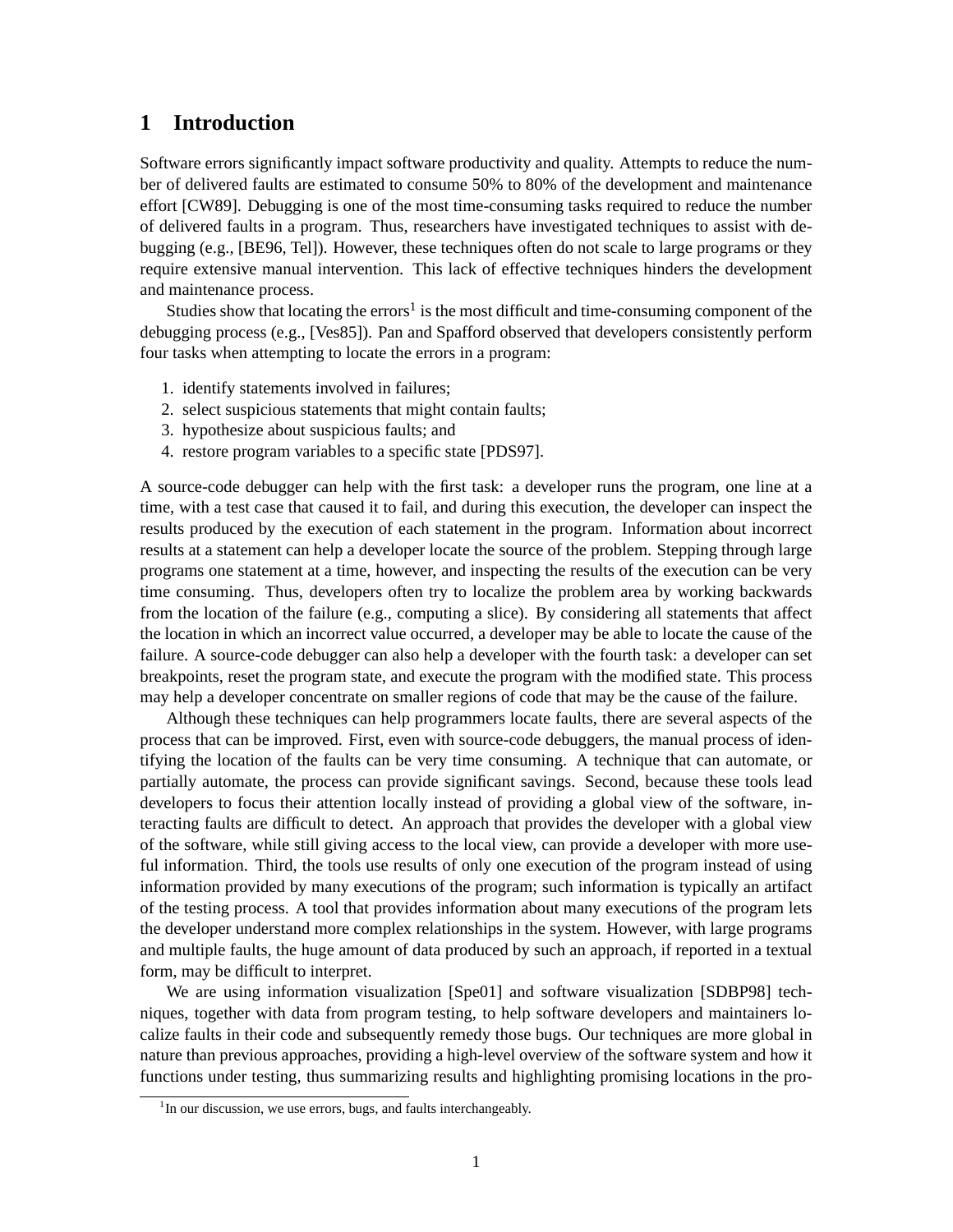gram for further exploration. This paper presents a system we have developed, TARANTULA, that applies our techniques to depict a program along with the results of testing the program.

## **2 Input Data**

Developers and maintainers of large software systems usually create tests (or test cases) for use in testing the systems. This testing provides evaluation of qualities such as correctness and performance. Each *test* consists of a set of inputs to the software and a set of expected outputs from the execution of the software with those inputs. A set of tests is called a *test suite*. It is not unusual for software engineers to develop large test suites consisting of unique tests that number in the hundreds or even in the thousands.

Given a test suite T for a software system S and a test t in T, we gather two types of information about the execution of S with t: pass/fail results and code coverage. Test t *passes* if the actual output for an execution of S with t is the same as the expected output for t; otherwise, t *fails*. The *code coverage* for t consists of the source-code lines that are executed when  $S$  is run with  $t$ .

The input to our visualization consists of three components: the source code for  $S$ ; the pass/fail results for executing S with each t in T; and the code coverage of the executing S with each t in T. Together, the second and third components can be viewed as an ordered list of information about the tests. Each  $t$  in this list (1) is marked as "passed" or "failed," and (2) contains the code coverage for the execution of  $S$  with  $t$ . A sample input to our visualization system is shown below. On each line, the first field is the test number, the second field is the pass/fail (P or F) information about that test, and the trailing integers are the code coverage for that test.

1 P 1 2 3 12 13 14 15 ... 2 P 1 2 23 24 25 26 27 ... 3 F 1 2 3 4 5 123 124 125 ...

Our challenge is to use this data to help software engineers find faults or at least identify suspicious regions in code where faults may lie. For large software systems with large test suites, this resulting data is huge, and is extremely tedious to examine in textual form. A visualization can summarize the data, letting software engineers quickly browse the test result representation to find likely problem regions of the code that may be contributing to failures.

### **3** TARANTULA

### **3.1 Design Considerations**

In developing TARANTULA, we had several key objectives. One was to provide a high-level, global overview of the source code upon which the results of the testing could be presented. We considered a number of alternatives and decided to use the "line of pixels"-style code view introduced by the SeeSoft system [ESSJ92, BE96, Eic98]. Each line of code in the program is represented by a horizontal line of pixels. The length of the line of pixels corresponds to the length of the line of code in characters, thus providing a far-away, birds-eye view of the code. Other objectives were to let viewers examine both individual tests and entire test suites, to provide data about individual source-code lines, and to support flexible, interactive perspectives on the system's execution.

Our design's primary focus is on illustrating the involvement of each program line in the execution of the different tests. We decided to use color to represent which and how many of the different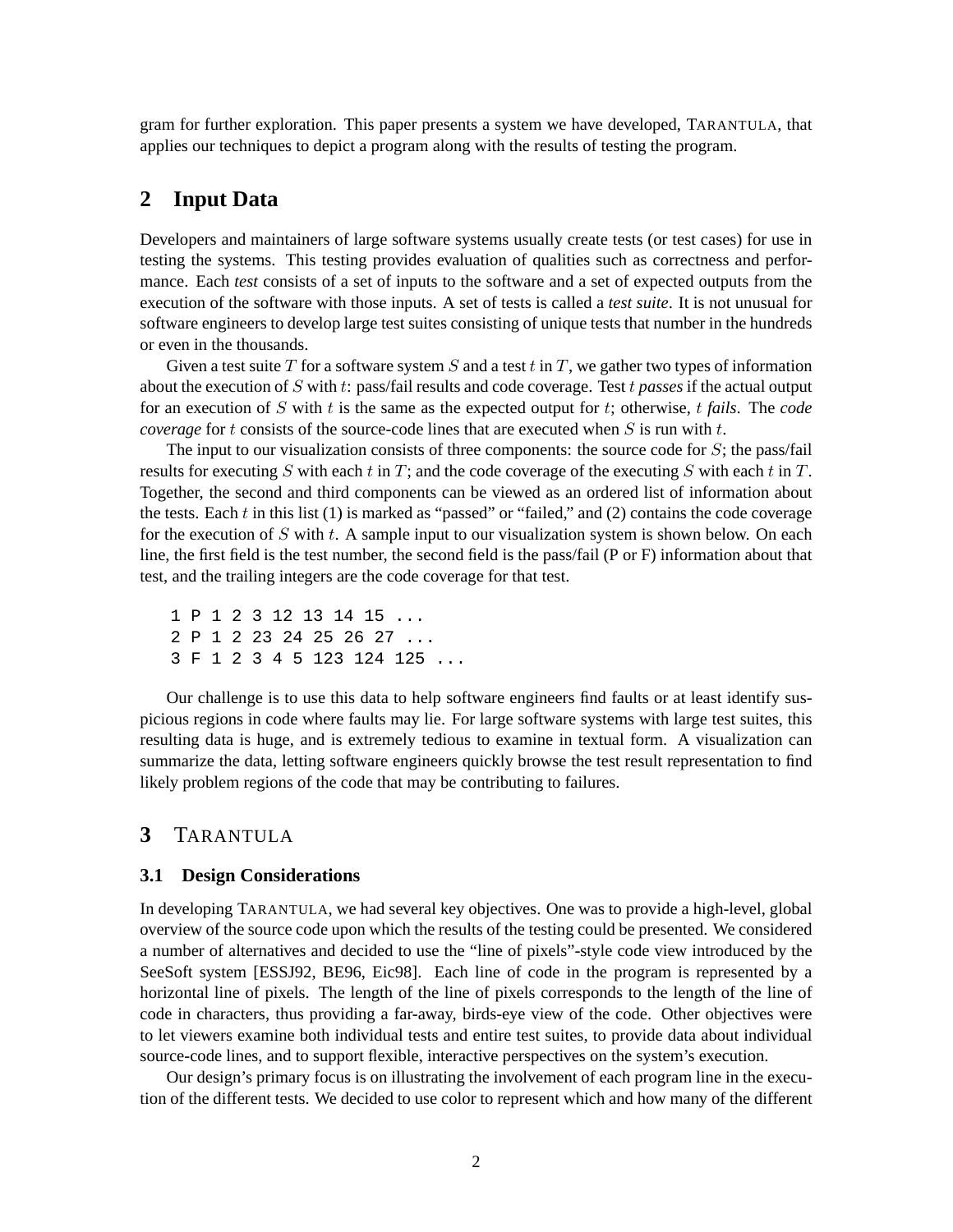tests caused execution through each line. As we explored this idea further, the difficulty of selecting a good visual mapping became evident.

Suppose that a test suite contains 100 failed tests and 100 passed tests. Particular lines in the program might be executed by none of the tests, only by failed tests, only by passed tests, or by some mixture of passed and failed tests. Our first approach was to represent each type of line by a different color (hue). Two different colors could represent passed and failed tests, and a third color that is a combination of those two could represent mixed execution.

More flexibility was necessary, however. Consider two lines in the program that are executed only by failed tests. Suppose that one line is executed by two tests and the other is executed by 50 tests. In some sense, the second line has more negative "weight" and could be represented with the same hue but with its code line darker, brighter, or more saturated than the first to indicate this attribute to the viewer.

This straightforward idea was sufficient for the pass-only or fail-only tests, but was insufficient to represent lines executed by both passed and failed tests. One approach was to vary the hue of the line, mixing combinations of the two extreme colors, to indicate how many tests of each type executed the line. For example, suppose that a program line was executed by 10 failed and by 20 passed tests. We could make its color closer to the color representing passed tests since it was involved in twice as many of those tests.

Unfortunately, this relatively simple scheme is not sufficient. Suppose that the entire test suite for the example above contains 15 failed and 200 passed tests. Even though the line was executed by only half as many failed tests (10 to 20), a much higher relative percentage of the failed tests encountered the line  $(10/15 = 67\%$  to  $20/200 = 10\%$ ), perhaps indicating more "confidence" in that fact. Representing these ratios seemed to be more important than presenting the total quantities of tests executing a line. Thus, the hue of a line should represent the relative ratios of failed and passed tests encountered, and the color of this line would be more strongly the color indicating a failed test.

This notion helped, but further issues arose. Consider two different source lines. The first is executed by 1 of 100 failed and 1 of 100 passed tests. The two ratios are the same, thus the line's hue is a perfect blend of the two. Suppose that a second line is executed by 95 of 100 failed and 95 of 100 passed tests. This line is the same hue, due to the equal ratios, but it seems desirable to render it differently because of its greater execution by the entire test suite. We needed to use a different attribute than hue to encode that fact.

TARANTULA's visual interface makes concrete the heuristics hinted at above. We first experimented with a variety of background and line category colors by running a series of informal user tests. These studies helped us to select a color scheme using a black background with green representing passed tests, red representing failed tests, and yellow representing an even balance of passed and failed tests. In the most advanced display mode, we decided to use hue to encode the ratio of the *percentage* (not quantity) of passed to failed tests through a line, and to use brightness to represent the larger of the two percentages.

#### **3.2 System Capabilities**

Figure 1 shows TARANTULA's interface acting on an example data set. The middle area is the code-display area using the code-line representation pioneered in the SeeSoft system. The top area contains a number of interface controls for modifying the perspective in the program code display area. The bottom area shows a detailed textual view of a selected source-code region, statistics of the selected region, and a color-space map. One of the goals of TARANTULA is interactivity and flexibility, and different attributes of the data can be highlighted through different display modes and by mousing over or selecting different source-code lines. We next describe the systems's functionality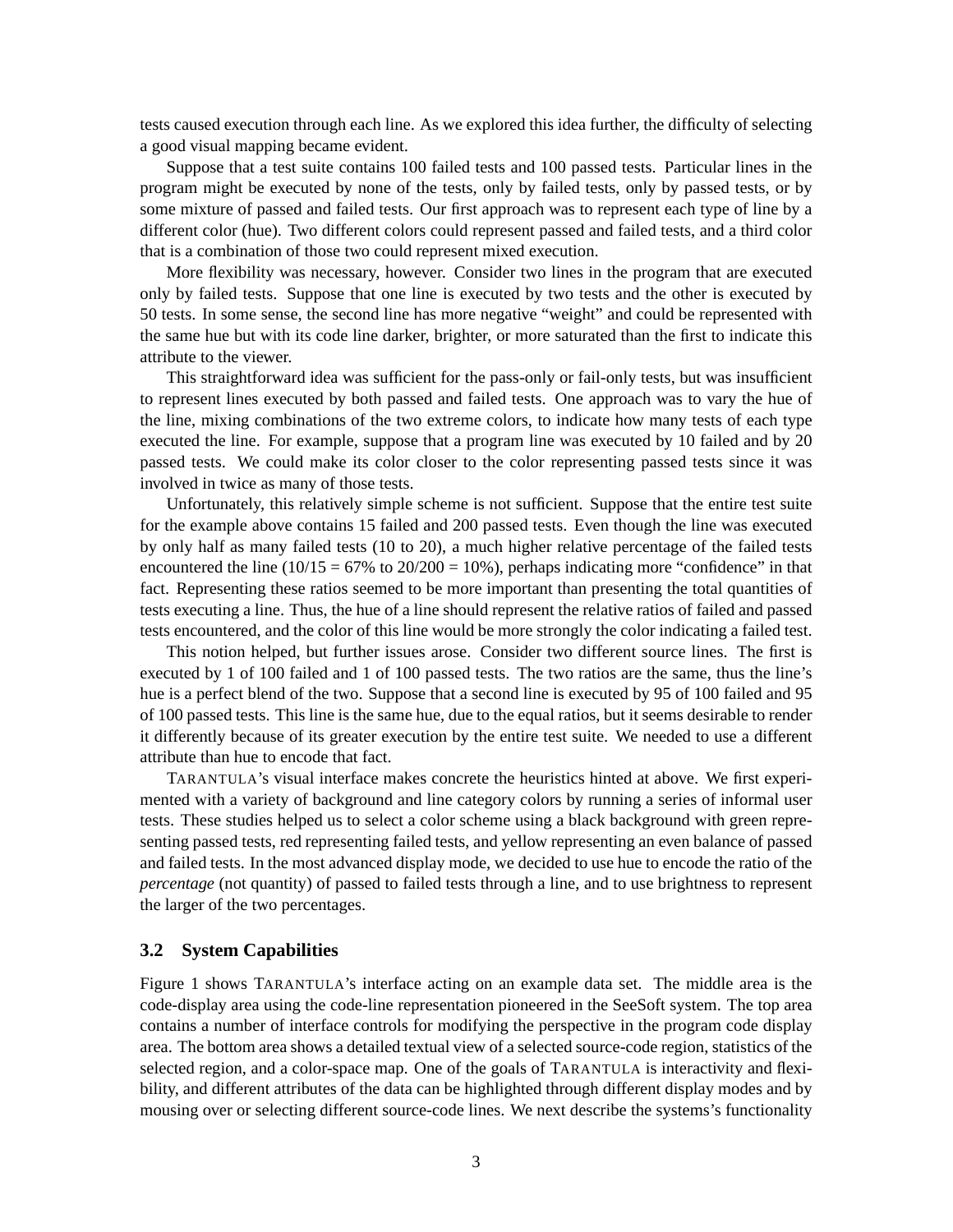| $\frac{1}{2}$<br>Tarantula Bug Finder<br>6K                                          |  |  |   |  |  |  |  |  |   |
|--------------------------------------------------------------------------------------|--|--|---|--|--|--|--|--|---|
| File                                                                                 |  |  |   |  |  |  |  |  |   |
| <b>© Default</b> ○ Discrete ○ Continuous ○ Passes ○ Fails ○ Mixed<br>Line: 6862<br>ँ |  |  |   |  |  |  |  |  |   |
| Test:                                                                                |  |  |   |  |  |  |  |  |   |
|                                                                                      |  |  |   |  |  |  |  |  |   |
|                                                                                      |  |  |   |  |  |  |  |  |   |
|                                                                                      |  |  |   |  |  |  |  |  |   |
|                                                                                      |  |  |   |  |  |  |  |  |   |
|                                                                                      |  |  |   |  |  |  |  |  |   |
|                                                                                      |  |  |   |  |  |  |  |  |   |
|                                                                                      |  |  |   |  |  |  |  |  |   |
|                                                                                      |  |  |   |  |  |  |  |  |   |
|                                                                                      |  |  |   |  |  |  |  |  |   |
|                                                                                      |  |  |   |  |  |  |  |  |   |
|                                                                                      |  |  |   |  |  |  |  |  |   |
|                                                                                      |  |  |   |  |  |  |  |  |   |
|                                                                                      |  |  |   |  |  |  |  |  |   |
|                                                                                      |  |  |   |  |  |  |  |  |   |
|                                                                                      |  |  |   |  |  |  |  |  |   |
|                                                                                      |  |  |   |  |  |  |  |  |   |
|                                                                                      |  |  |   |  |  |  |  |  |   |
|                                                                                      |  |  |   |  |  |  |  |  |   |
|                                                                                      |  |  |   |  |  |  |  |  |   |
|                                                                                      |  |  |   |  |  |  |  |  |   |
|                                                                                      |  |  |   |  |  |  |  |  |   |
|                                                                                      |  |  |   |  |  |  |  |  | F |
|                                                                                      |  |  |   |  |  |  |  |  |   |
|                                                                                      |  |  |   |  |  |  |  |  |   |
|                                                                                      |  |  |   |  |  |  |  |  |   |
|                                                                                      |  |  |   |  |  |  |  |  |   |
|                                                                                      |  |  |   |  |  |  |  |  | ▼ |
| $\blacktriangleleft$<br>×                                                            |  |  |   |  |  |  |  |  |   |
| -Line $6862-$<br>$if (error := 0)$<br>$\blacktriangle$                               |  |  |   |  |  |  |  |  |   |
| "pqdim_unit_ptr = 0;<br>Executions: 66 / 300<br>Passed: 63 / 297<br>Failed: 3 / 3    |  |  |   |  |  |  |  |  |   |
|                                                                                      |  |  | ÷ |  |  |  |  |  |   |
|                                                                                      |  |  |   |  |  |  |  |  |   |

Figure 1: TARANTULA's "Default" view of an example system. Source lines are shown in gray.

in detail.

The top area of the display contains a series of buttons, which are mutually exclusive controls for the display mode. The first mode, *Default*, simply shows the lines of code in gray in the code display area and does not illustrate any testing data. This is the representation shown in Figure 1. The darkness or lightness of the gray is controlled through the upper-right slider, which is discussed later.

The second mode, *Discrete*, presents a general summary of all testing information in a straightforward manner. Figure 2 shows the example data in this mode. We call it "Discrete" because three discrete colors, red, yellow, and green, are used to color program statements to indicate how they were executed by the test suite. More specifically, each line of the program is simply color-coded to reflect the outcome of the tests that executed it. If no test executed a line or the line is a comment, header, etc., the line is gray. If a line was executed only in passed tests, the line is green. If a line was executed only in failed tests, it is red. Finally, if a line was executed in both passed and failed tests, then it is yellow.

The third mode, *Continuous*, is the most informative and complex mapping, and its view of the example data is shown in Figure 3. Unlike the Discrete mode, it renders all executed statements on a spectrum from red to green and with varying brightnesses. In particular, the hue of a line is determined by the percentage of the number of failed tests executing statement s to the total number of failed tests in the test suite  $T$  and the percentage of the number passed tests executing  $s$  to the number of passed tests in  $T$ . These percentages are used to gauge the point in the hue spectrum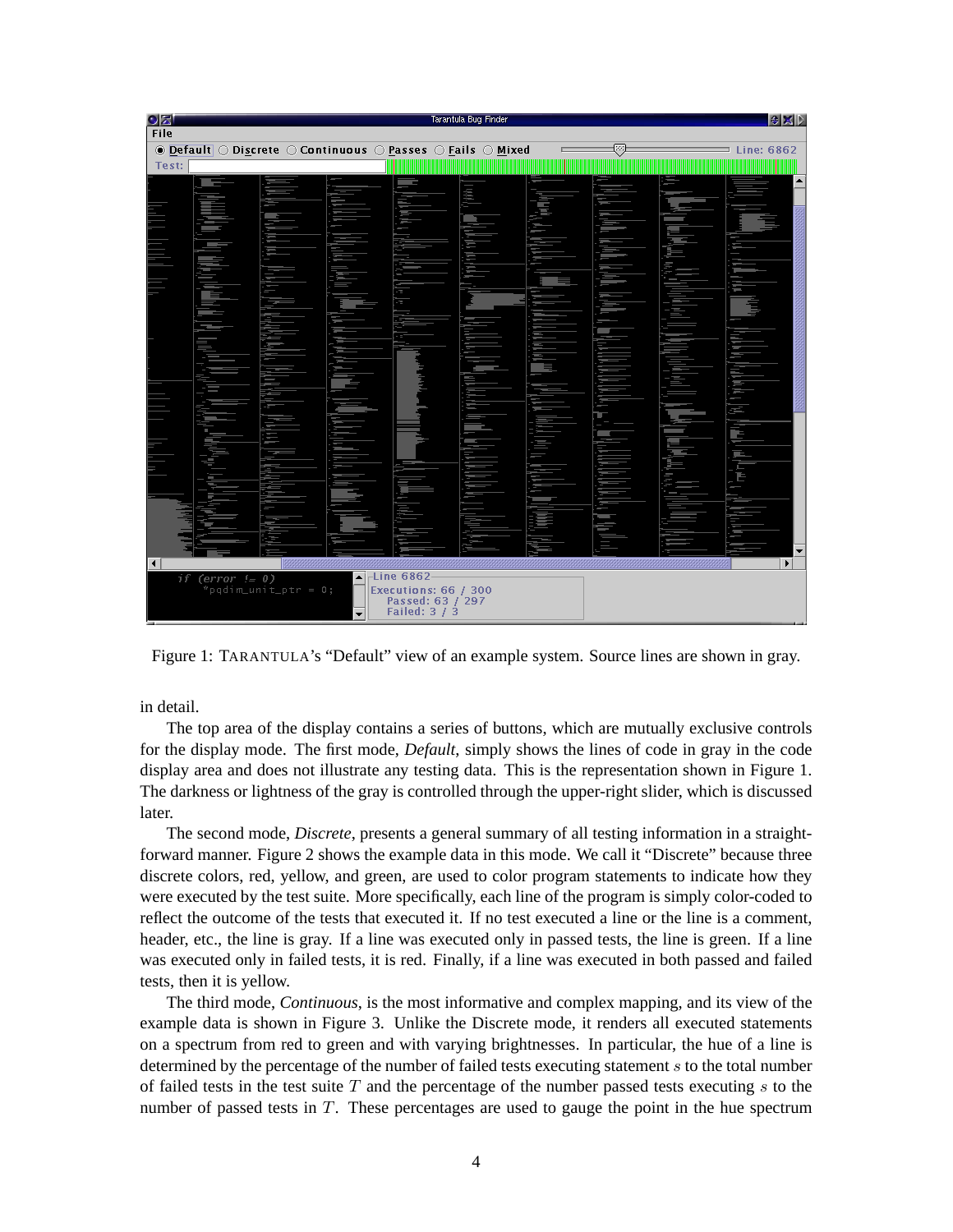| $\bullet$ $\mathbb{Z}$<br>Tarantula Bug Finder<br>4 X D                                                                                           |  |  |  |  |  |  |  |  |                       |
|---------------------------------------------------------------------------------------------------------------------------------------------------|--|--|--|--|--|--|--|--|-----------------------|
| File                                                                                                                                              |  |  |  |  |  |  |  |  |                       |
| ○ Default © Discrete ○ Continuous ○ Passes ○ Fails ○ Mixed<br>Line: 6862<br>್ರ                                                                    |  |  |  |  |  |  |  |  |                       |
| Test:                                                                                                                                             |  |  |  |  |  |  |  |  |                       |
|                                                                                                                                                   |  |  |  |  |  |  |  |  |                       |
|                                                                                                                                                   |  |  |  |  |  |  |  |  |                       |
|                                                                                                                                                   |  |  |  |  |  |  |  |  |                       |
| Ξ                                                                                                                                                 |  |  |  |  |  |  |  |  |                       |
|                                                                                                                                                   |  |  |  |  |  |  |  |  |                       |
| ▋                                                                                                                                                 |  |  |  |  |  |  |  |  |                       |
|                                                                                                                                                   |  |  |  |  |  |  |  |  |                       |
|                                                                                                                                                   |  |  |  |  |  |  |  |  |                       |
|                                                                                                                                                   |  |  |  |  |  |  |  |  |                       |
|                                                                                                                                                   |  |  |  |  |  |  |  |  |                       |
|                                                                                                                                                   |  |  |  |  |  |  |  |  |                       |
|                                                                                                                                                   |  |  |  |  |  |  |  |  |                       |
|                                                                                                                                                   |  |  |  |  |  |  |  |  |                       |
|                                                                                                                                                   |  |  |  |  |  |  |  |  |                       |
|                                                                                                                                                   |  |  |  |  |  |  |  |  |                       |
|                                                                                                                                                   |  |  |  |  |  |  |  |  |                       |
|                                                                                                                                                   |  |  |  |  |  |  |  |  |                       |
|                                                                                                                                                   |  |  |  |  |  |  |  |  |                       |
|                                                                                                                                                   |  |  |  |  |  |  |  |  |                       |
|                                                                                                                                                   |  |  |  |  |  |  |  |  |                       |
|                                                                                                                                                   |  |  |  |  |  |  |  |  |                       |
|                                                                                                                                                   |  |  |  |  |  |  |  |  |                       |
|                                                                                                                                                   |  |  |  |  |  |  |  |  |                       |
|                                                                                                                                                   |  |  |  |  |  |  |  |  |                       |
|                                                                                                                                                   |  |  |  |  |  |  |  |  | ▼                     |
| $\blacktriangleleft$                                                                                                                              |  |  |  |  |  |  |  |  | $\blacktriangleright$ |
| $-Line$ 6862-<br>$\begin{array}{rl} if & \textbf{(error} & \textbf{!= } 0) \\ & \texttt{``pqdim\_unit\_ptr = 0;} \end{array}$<br>$\blacktriangle$ |  |  |  |  |  |  |  |  |                       |
| Executions: 66 / 300<br>Passed: 63 / 297<br>Failed: 3 / 3                                                                                         |  |  |  |  |  |  |  |  |                       |
|                                                                                                                                                   |  |  |  |  |  |  |  |  |                       |
|                                                                                                                                                   |  |  |  |  |  |  |  |  |                       |

Figure 2: TARANTULA's "Discrete" view showing lines only executed in passed tests (green), only in failed tests (red), and in both passed and failed tests (yellow).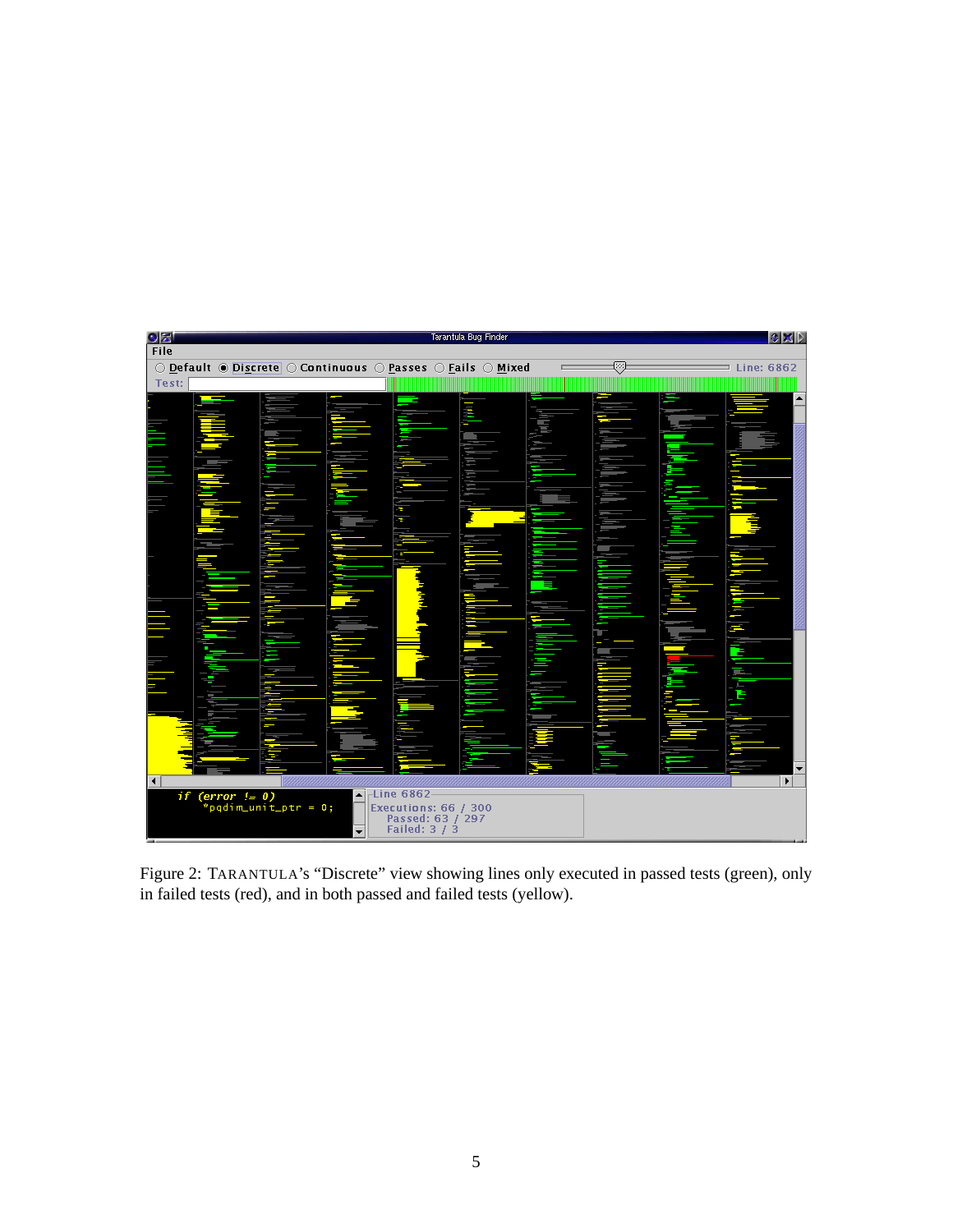| 이저<br>Tarantula Bug Finder<br>$6 \times D$                                     |  |  |                  |               |        |  |                     |  |                       |
|--------------------------------------------------------------------------------|--|--|------------------|---------------|--------|--|---------------------|--|-----------------------|
| File                                                                           |  |  |                  |               |        |  |                     |  |                       |
| ○ Default ○ Discrete ● Continuous ○ Passes ○ Fails ○ Mixed<br>Line: 6862<br>8  |  |  |                  |               |        |  |                     |  |                       |
| Test:                                                                          |  |  |                  |               |        |  |                     |  |                       |
|                                                                                |  |  |                  |               |        |  |                     |  |                       |
|                                                                                |  |  |                  |               | l ilil |  |                     |  |                       |
|                                                                                |  |  |                  |               |        |  |                     |  |                       |
|                                                                                |  |  |                  |               |        |  |                     |  |                       |
|                                                                                |  |  |                  |               |        |  |                     |  |                       |
|                                                                                |  |  |                  |               |        |  |                     |  |                       |
|                                                                                |  |  |                  |               |        |  |                     |  |                       |
|                                                                                |  |  |                  |               |        |  |                     |  |                       |
|                                                                                |  |  |                  |               |        |  |                     |  |                       |
|                                                                                |  |  |                  |               |        |  |                     |  |                       |
|                                                                                |  |  |                  |               |        |  |                     |  |                       |
|                                                                                |  |  |                  |               |        |  |                     |  |                       |
|                                                                                |  |  |                  |               |        |  |                     |  |                       |
|                                                                                |  |  |                  |               |        |  |                     |  |                       |
|                                                                                |  |  |                  |               |        |  |                     |  |                       |
|                                                                                |  |  |                  |               |        |  |                     |  |                       |
|                                                                                |  |  |                  |               |        |  |                     |  |                       |
|                                                                                |  |  |                  |               |        |  |                     |  |                       |
|                                                                                |  |  |                  |               |        |  |                     |  |                       |
|                                                                                |  |  |                  |               |        |  |                     |  |                       |
|                                                                                |  |  |                  |               |        |  |                     |  | J                     |
|                                                                                |  |  |                  |               |        |  |                     |  |                       |
|                                                                                |  |  |                  |               |        |  |                     |  |                       |
|                                                                                |  |  |                  |               |        |  |                     |  |                       |
|                                                                                |  |  |                  |               |        |  |                     |  |                       |
|                                                                                |  |  |                  |               |        |  |                     |  |                       |
|                                                                                |  |  |                  |               |        |  |                     |  |                       |
| $\blacktriangleleft$                                                           |  |  |                  |               |        |  |                     |  | $\blacktriangleright$ |
|                                                                                |  |  | $\blacktriangle$ | -Line $6862-$ |        |  | <b>Color Legend</b> |  |                       |
| $\begin{array}{rl} if & (error & != 0) \\ "pqdim\_unit\_ptr = 0); \end{array}$ |  |  |                  |               |        |  |                     |  |                       |
| Executions: 66 / 300<br>Passed: 63 / 297<br>Failed: 3 / 3<br>٠                 |  |  |                  |               |        |  |                     |  |                       |
|                                                                                |  |  |                  |               |        |  |                     |  |                       |

Figure 3: TARANTULA's "Continuous" view using both hue and brightness changes to encode more details of the test cases executions throughout the system.

from red to green with which to color s. The brightness is determined by the greater of the two percentages, assuming brightness is measured on a 0 to 100 scale. Specifically, the color of the line for a statement s that is executed by at least one test is determined by the following equations.

hue(s) = low hue (red) + 
$$
\frac{\%
$$
passed(s)}{\% passed(s) + % failed(s) \* hue range  
bright(s) = max(% passed(s),% failed(s))

For example, for a test suite of 100 tests, a statement s that is executed by 15 of 20 failed tests and 40 of 80 passed tests, and a hue range of 0 (red) to 100 (green), the hue and brightness are 40 and 75, respectively.

The last three display modes (*Passes*, *Fails*, and *Mixed*) simply focus on showing all the lines in one of the three components of the Continuous mode. The same coloration and brightness mapping as in the Continuous case is used, but only lines that meet one of the three criteria are colored. For example, in *Fails* mode, lines executed only in failed tests are red and all others are gray. This representation for our example data is shown in Figure 4. This effectively lets the viewer spotlight only those lines and focus more clearly on them. In each of these modes, the brightness for each line is the percentage of tests that execute the respective statement of the tests for that mode. Lines executed by all failed tests are bright red, for example, and lines executed only in a small percentage of the failed tests are dark red.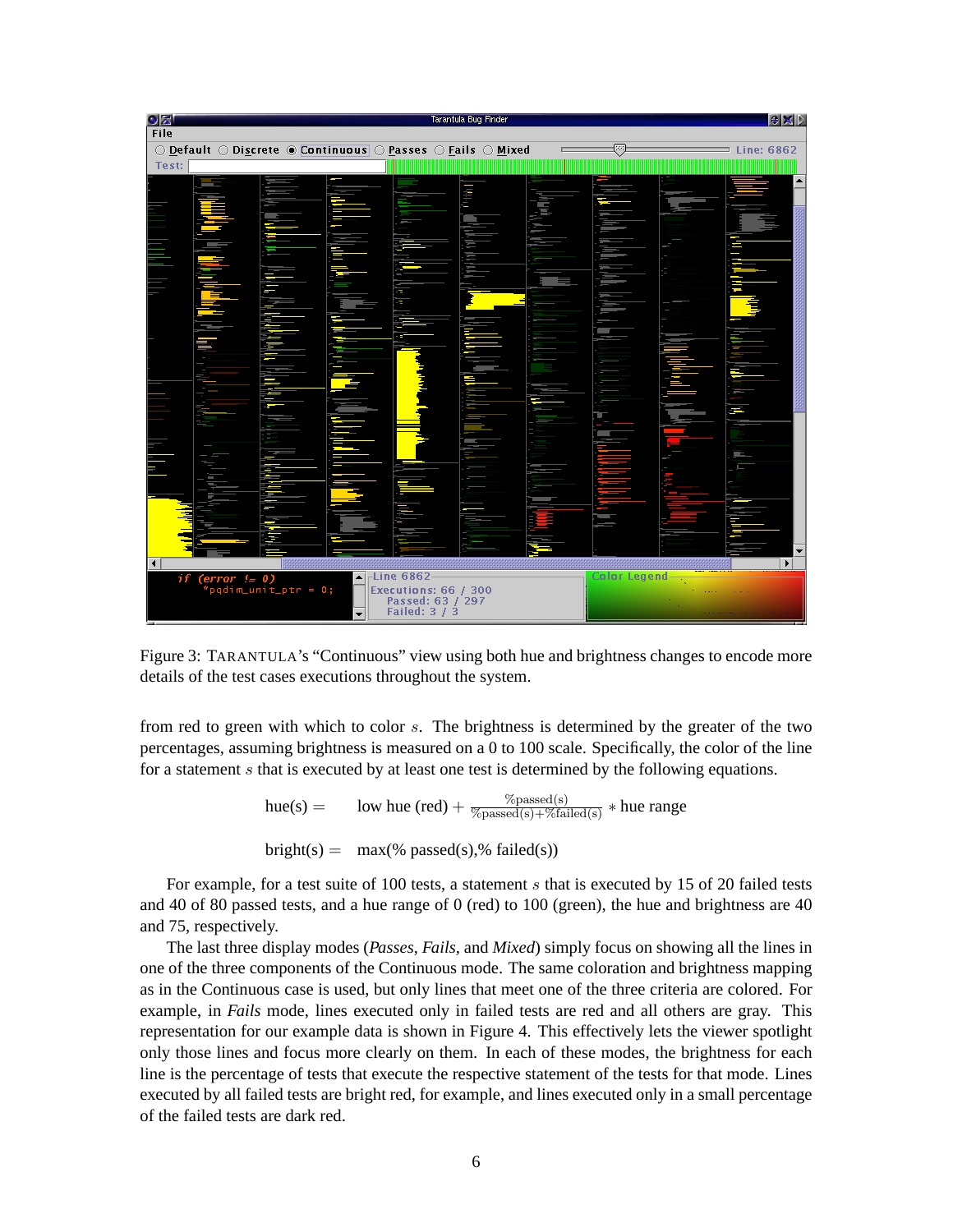| $\bullet$ $\Xi$<br>Tarantula Bug Finder<br>◆ス♪                                  |                                                                                      |  |  |  |  |  |  |  |                          |  |
|---------------------------------------------------------------------------------|--------------------------------------------------------------------------------------|--|--|--|--|--|--|--|--------------------------|--|
| File                                                                            |                                                                                      |  |  |  |  |  |  |  |                          |  |
| ○ Default ○ Discrete ○ Continuous ○ Passes ● Fails ○ Mixed<br>Line: 6862<br>99, |                                                                                      |  |  |  |  |  |  |  |                          |  |
| Test:                                                                           |                                                                                      |  |  |  |  |  |  |  |                          |  |
|                                                                                 |                                                                                      |  |  |  |  |  |  |  |                          |  |
|                                                                                 |                                                                                      |  |  |  |  |  |  |  |                          |  |
|                                                                                 |                                                                                      |  |  |  |  |  |  |  |                          |  |
|                                                                                 |                                                                                      |  |  |  |  |  |  |  |                          |  |
|                                                                                 |                                                                                      |  |  |  |  |  |  |  |                          |  |
|                                                                                 |                                                                                      |  |  |  |  |  |  |  |                          |  |
|                                                                                 |                                                                                      |  |  |  |  |  |  |  |                          |  |
|                                                                                 |                                                                                      |  |  |  |  |  |  |  |                          |  |
|                                                                                 |                                                                                      |  |  |  |  |  |  |  |                          |  |
|                                                                                 |                                                                                      |  |  |  |  |  |  |  |                          |  |
|                                                                                 |                                                                                      |  |  |  |  |  |  |  |                          |  |
|                                                                                 |                                                                                      |  |  |  |  |  |  |  |                          |  |
|                                                                                 |                                                                                      |  |  |  |  |  |  |  |                          |  |
|                                                                                 |                                                                                      |  |  |  |  |  |  |  |                          |  |
|                                                                                 |                                                                                      |  |  |  |  |  |  |  |                          |  |
|                                                                                 |                                                                                      |  |  |  |  |  |  |  |                          |  |
|                                                                                 |                                                                                      |  |  |  |  |  |  |  |                          |  |
|                                                                                 |                                                                                      |  |  |  |  |  |  |  |                          |  |
|                                                                                 |                                                                                      |  |  |  |  |  |  |  |                          |  |
|                                                                                 |                                                                                      |  |  |  |  |  |  |  |                          |  |
|                                                                                 |                                                                                      |  |  |  |  |  |  |  |                          |  |
|                                                                                 |                                                                                      |  |  |  |  |  |  |  | 亡                        |  |
|                                                                                 |                                                                                      |  |  |  |  |  |  |  |                          |  |
|                                                                                 |                                                                                      |  |  |  |  |  |  |  |                          |  |
|                                                                                 |                                                                                      |  |  |  |  |  |  |  |                          |  |
|                                                                                 |                                                                                      |  |  |  |  |  |  |  |                          |  |
|                                                                                 |                                                                                      |  |  |  |  |  |  |  |                          |  |
|                                                                                 |                                                                                      |  |  |  |  |  |  |  |                          |  |
|                                                                                 |                                                                                      |  |  |  |  |  |  |  | $\overline{\phantom{a}}$ |  |
| $\blacktriangleleft$                                                            |                                                                                      |  |  |  |  |  |  |  | $\blacktriangleright$    |  |
| $-Line$ 6862-<br>$if (error := 0)$<br>$\left  \right $                          |                                                                                      |  |  |  |  |  |  |  |                          |  |
|                                                                                 | $"$ pqdim_unit_ptr = 0;<br>Executions: 66 / 300<br>Passed: 63 / 297<br>Failed: 3 / 3 |  |  |  |  |  |  |  |                          |  |
|                                                                                 |                                                                                      |  |  |  |  |  |  |  |                          |  |
|                                                                                 |                                                                                      |  |  |  |  |  |  |  |                          |  |

Figure 4: TARANTULA's "Fails" view showing lines executed only in failed tests and using the hue/brightness mapping of the "Continuous" view.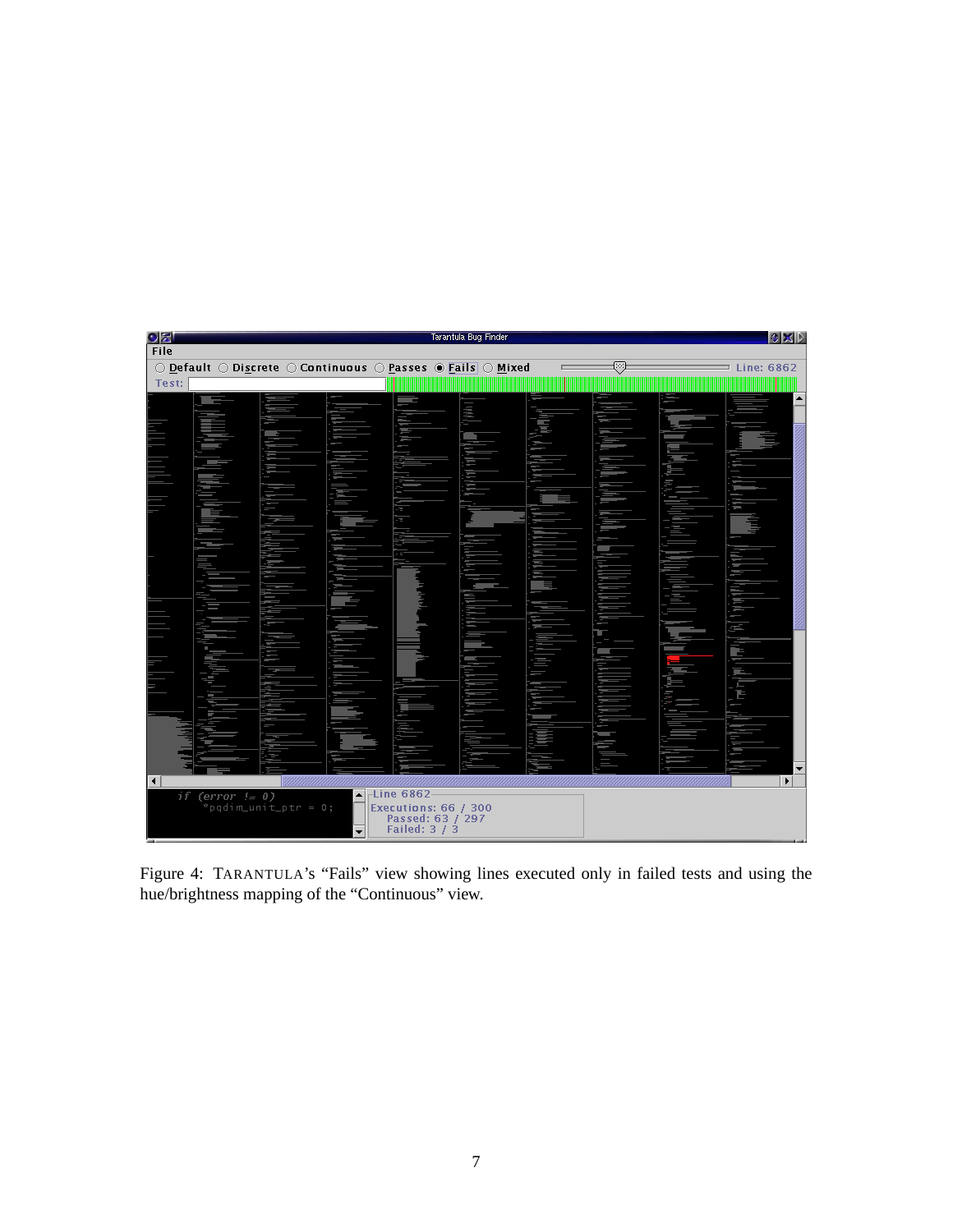The long, thin rectangular region located above and to the right of the code-view area visually encodes the pass/fail attribute of each test in the suite. A small rectangle is drawn for each test from left-to-right and is color-coded to its outcome—green for pass and red for fail. This lets the viewer, at a glance, see the overall pass/fail trend within the test suite. Furthermore, the viewer can use the mouse to select any rectangle in order to display only that particular test's code coverage in the code view below. Also, the text-entry box in the upper left (labeled "Test:") lets the viewer enter the numbers of particular tests and see the code coverage of only those tests reflected in the code-display area.

As mentioned earlier, the slider above the test suite display controls the brightness of the unexecuted statements shown in gray. This feature lets the viewer gain familiarity with the code by making comments and other unexecuted code more visible (brighter gray), and then focus only on the executed code by making the unexecuted code black.

The bottom area of the display contains a color-space map and detailed information about selected source code. The rectangle in the lower right, when in Continuous mode, is a map of the color space. Statements are represented as black dots at the position corresponding to their color in the current color mapping. The viewer is then able to see the distribution throughout the color space of all statements in the view. The user also can select particular statements by "rubber banding" their dots in the map, thus forming a type of dynamic query that causes the code view to be redisplayed, coloring only appropriate lines. For example, the viewer may wish to select all statements that are within 10% of pure red, or all statements that are executed by more than 90% of the test suite. Finally, moving the cursor over a code line in the code-display area makes it the focus: the source code near that line is shown in the bottom left of the interface, and the line number and test coverage statistics for that line are shown in the lower center.

To find faults in a system, a software engineer loads the input data about a system (described in Section 2) and can then examine the source code under a variety of perspectives. Presently, we are using TARANTULA to examine large programs under test to gain a better understanding of how program faults correlate to colored regions in the display. We need to determine whether faults usually fall in bright red regions of the display that indicate lines executed only in failed tests and in high percentages of those tests, or whether faults often lie in yellow regions executed both by passed and failed tests. Furthermore, we need to determine whether faults sometimes lie "upstream" or "downstream" of these colored regions. If so, we need to include other program visualization views or supplement TARANTULA's view with information to visually encode other program attributes such as control flow and calling relations. Along those lines, Ball and Eick created a visualization system that uses the SeeSoft representation to encode program slices [BE94, BE96]. We will explore the addition of program analysis information such as slices, into TARANTULA in the future.

## **4 Conclusion**

This article presented an overview of TARANTULA, its user interface, and its visual encoding methodology for representing program test information. The research makes three main contributions. First, it introduces the idea of using a visual encoding of the potentially massive amount of program test result information to help software engineers locate faults in software systems. Second, it identifies a visual mapping using color and brightness to reflect each source line's influence on the test executions. Finally, it creates an informative and flexible user interface for presenting a variety of perspectives on the testing information.